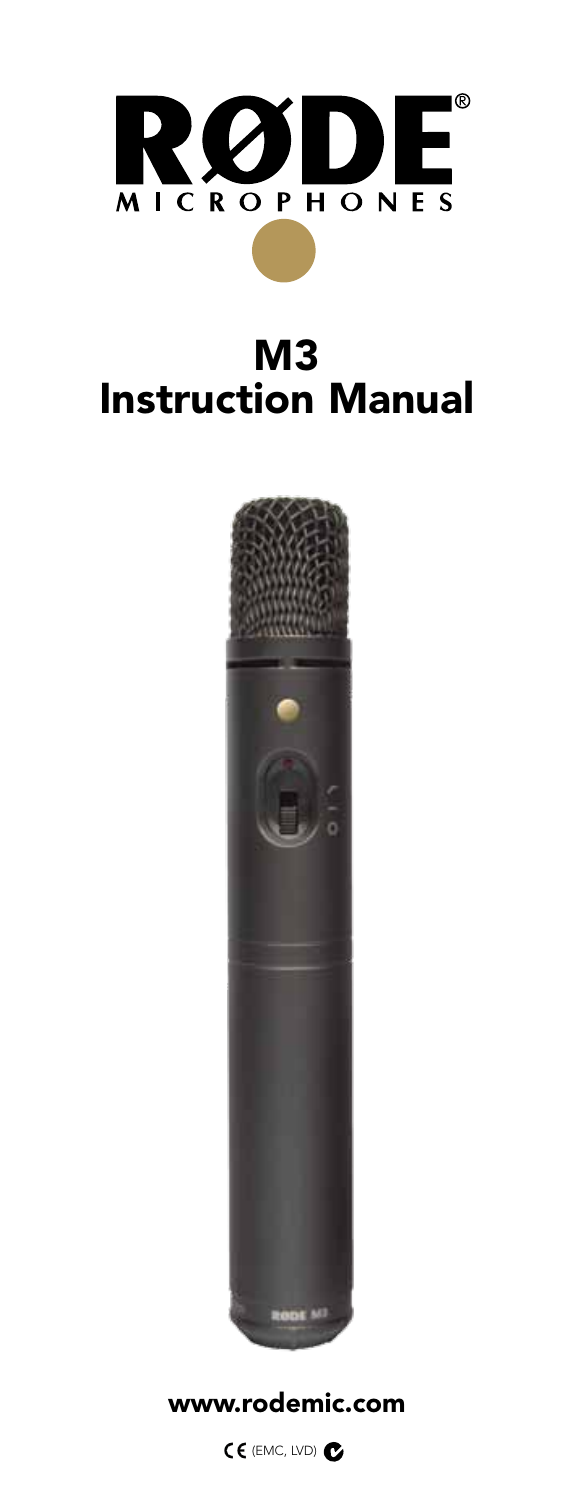# Introduction

Congratulations on purchasing the  $\mathsf{RODE}$  M3 microphone.

The M3 was created to allow you to achieve the very best results from both live performance and in the studio.

One of the key features of the M3 is that it has been designed with a switchable PAD and high pass filter, which gives you greater control of the sound source.

It is battery operated to allow versatility with locations as well as being manufactured in a sleek contemporary black design.

Please take time to read through the manual provided to help you get the very best from your M3.

For more information on the M3 and other  $\mathsf{RODE}$ products, please visit www.rodemic.com.

Thank you for your purchase and please enjoy yet another great product from  $\textsf{RODE}$ .

Chambuan

Peter Freedman **RØDE** Microphones Sydney, Australia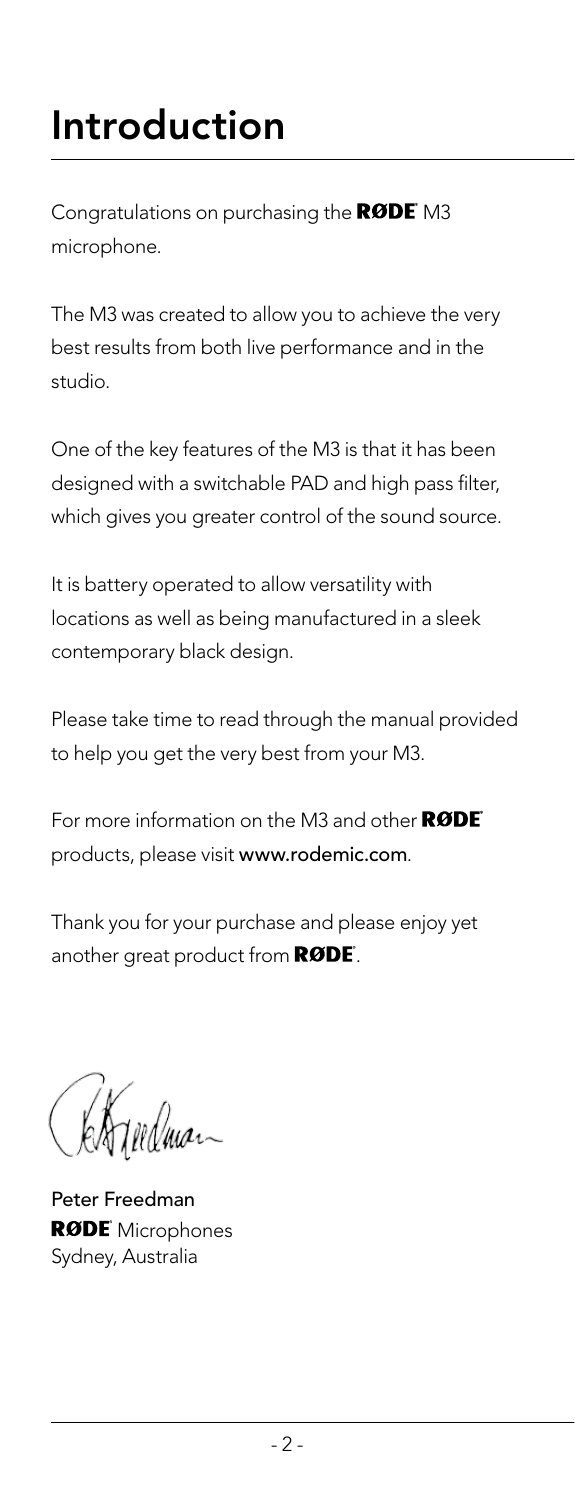# Specifications

| Acoustic Principle:      | Permanently Polarised<br>Condenser                                                    |
|--------------------------|---------------------------------------------------------------------------------------|
| Directional<br>Pattern:  | Cardioid                                                                              |
| Frequency Range:         | 40Hz ~ 20,000Hz<br>selectable High Pass Filter (HPF)<br>@80Hz 12dB/octave (see graph) |
| Output<br>Impedence:     | $200\Omega$                                                                           |
| Sensitivity:             | $-40dB \pm 3dB$ re 1V/Pa @ 1kHz<br>(6.3mV/Pa @ 94dB SPL)                              |
| <b>Equivalent Noise:</b> | 21dBA SPL<br>(A - weighted per IEC651)                                                |
|                          | Maximum Output: $+9.22$ dBu (@ 1% THD into 1k $\Omega$ )                              |
| Dynamic Range:           | 121dB (per IEC651)                                                                    |
| Maximum SPL:             | 142dB (@ 1kHz, 1% THD into 1k $\Omega$<br>load)                                       |
| Signal/Noise:            | 73dB SPL (@ 1kHz, rel 1Pa)                                                            |
| Power<br>Requirements:   | 1.6mA - battery<br>6.5mA - 48V Phantom Power                                          |
| Battery Life:            | >200 hours                                                                            |
| Output<br>Connection:    | 3 pin XLR, balanced output<br>between Pin 2 (+), Pin 3 (-) and<br>Pin 1 (ground)      |
| Net Weight:              | 390g (no battery)                                                                     |
| Shipping Weight:         | 1,285g                                                                                |
| Dimensions:              | Length - 225mm (8 3/4")<br>Diameter - Ø33mm (1 5/16")                                 |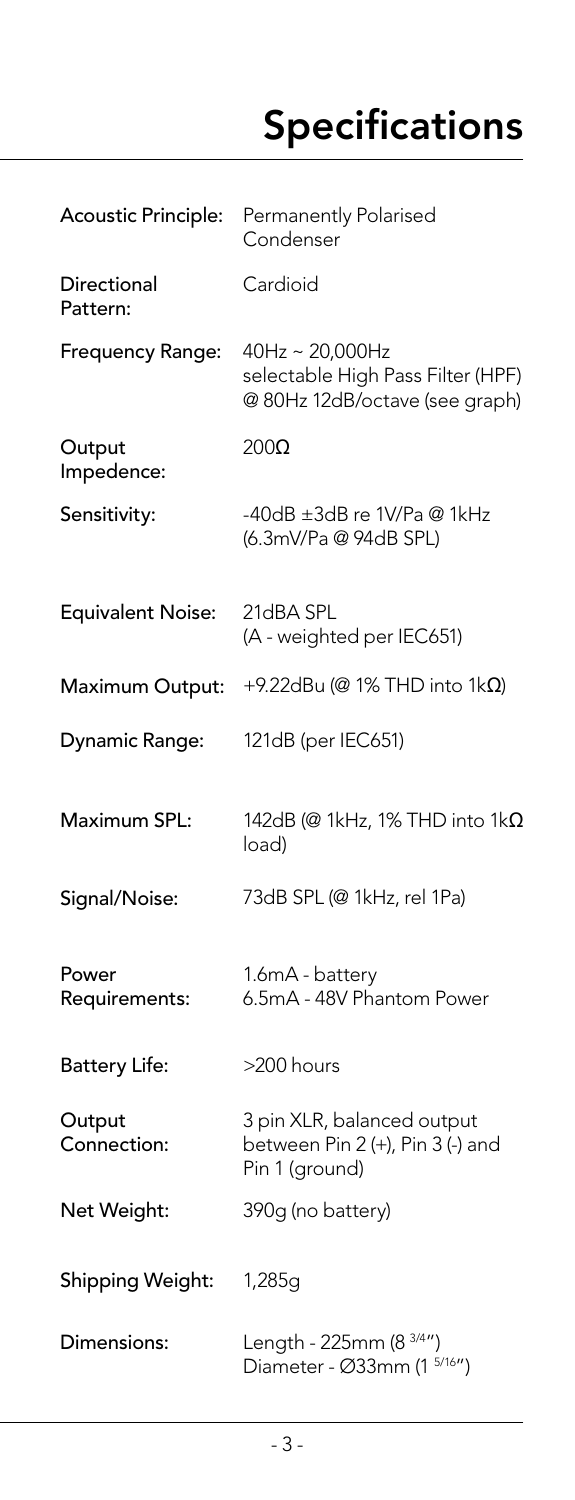## Specifications

### Frequency Response



#### Polar Responses



- Heavy duty metal body
- Internal capsule shock mount
- High level of RF rejection
- • Switched high pass filter @ 80Hz-12dB/Oct
	- (-10 and -20dB PAD)
- Low handling noise
- Heat treated high-strength mesh head
- **Battery status indicator**
- • 9V Battery Power and 24 48V phantom power
- • Designed and manufactured in Australia
- 10 year warranty\*

<sup>\*</sup>Online product registration required.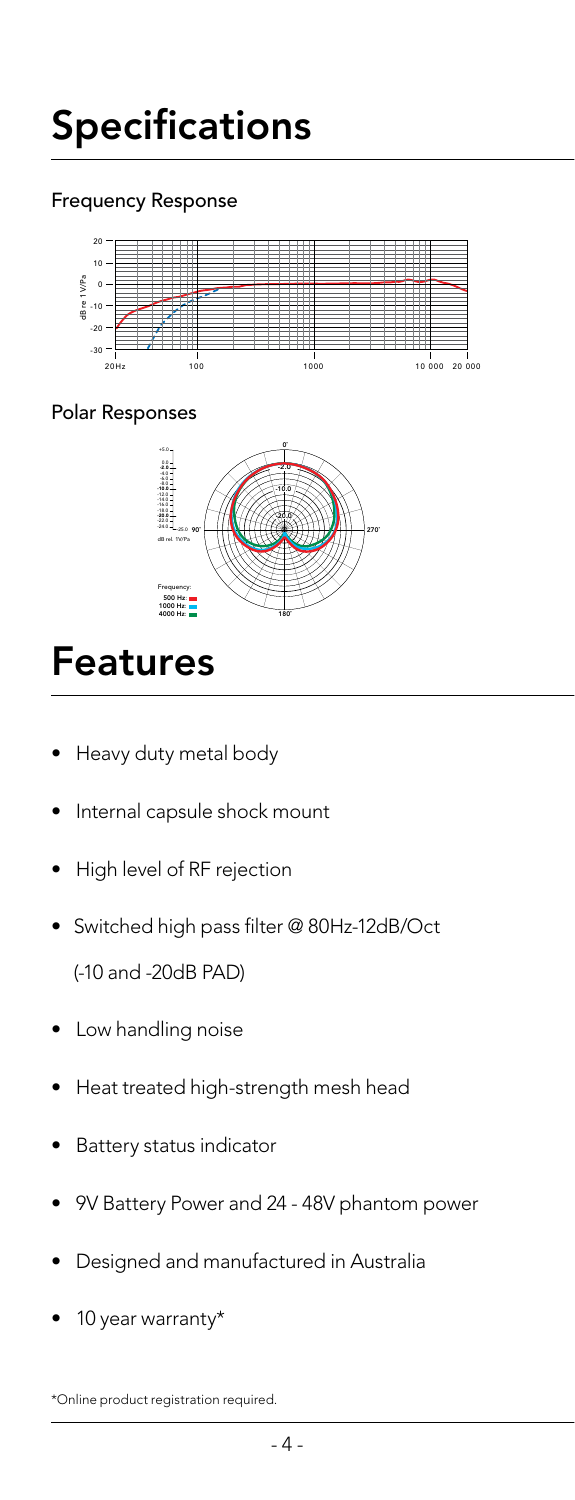

### Powering the M3

The **RØDE** M3 is suitable for a wide range of applications. Recording, stage, and location work are all well within the capabilities of this microphone. Its low noise and full frequency response ensure the sound quality is at a standard that is expected by today's musicians and engineers.

You may use either phantom power (see *Specifications*  - page 3) or 9V battery to operate your M3.

### Phantom power (P48 & P24)

Most professional mixing consoles include a 48 volt phantom power supply; if yours does not, a separate one may be used. Whichever power supply or cables you use, ensure they are professional units and are working correctly.

Note: When using phantom power, a battery may be in or out; if a battery is installed it will not be utilised.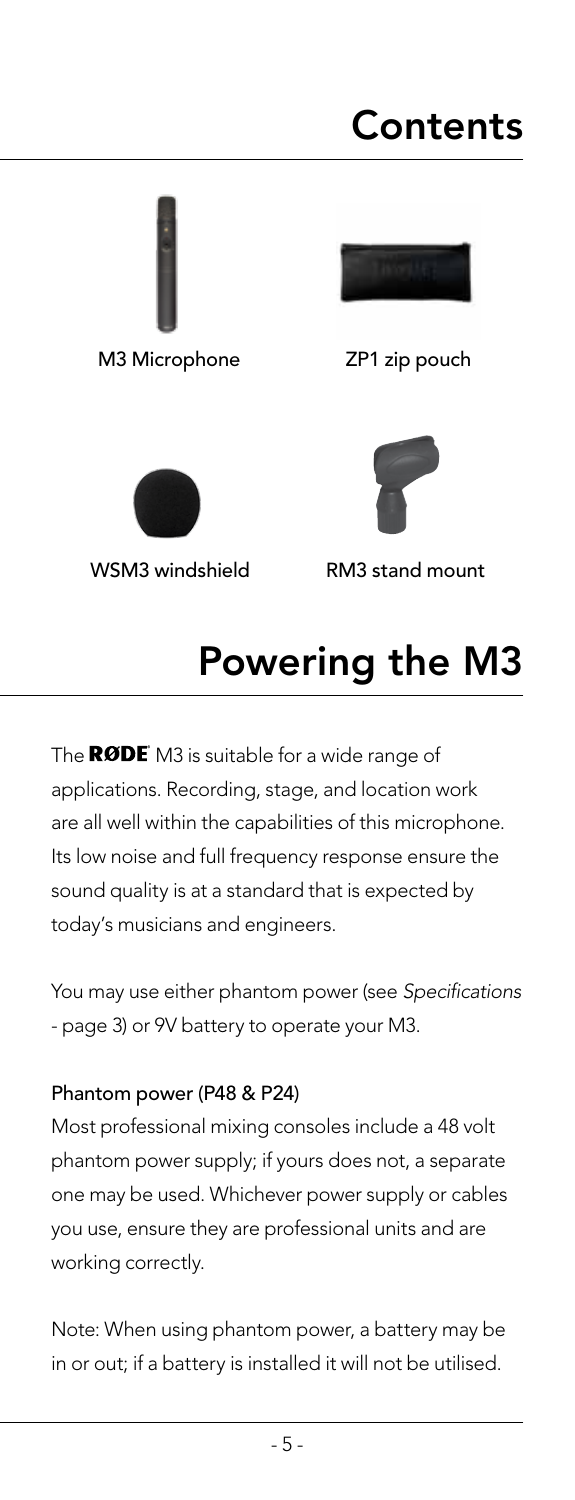### To connect an XLR cable;

1. Before you connect your mic, ensure that the XLR cable you are using is wired correctly to match the output pins on the M3. The M3 offers a balanced microphone level output and is wired as follows: Pin 1 (earth), Pin 2 (+) and Pin 3 (-).



Figure 1 - XLR jack

You may of course use XLR-XLR, XLR-jack, or XLRmini jack plugs depending on your relevant input socket.

- 2. Make sure you use a high-quality, low-loss XLR cable that is as short as practical to avoid losses and distortion.
- 3. To connect the XLR cable, hold the M3 in one hand and your 3-pin XLR cable in the other. Align the slot on the XLR cable to the groove on the inside of M3 body and insert (figure 2). Ensure that the XLR cable 'clicks' into place so that it can not be removed unless the release latch is used.



Figure 2 - Connecting XLR cable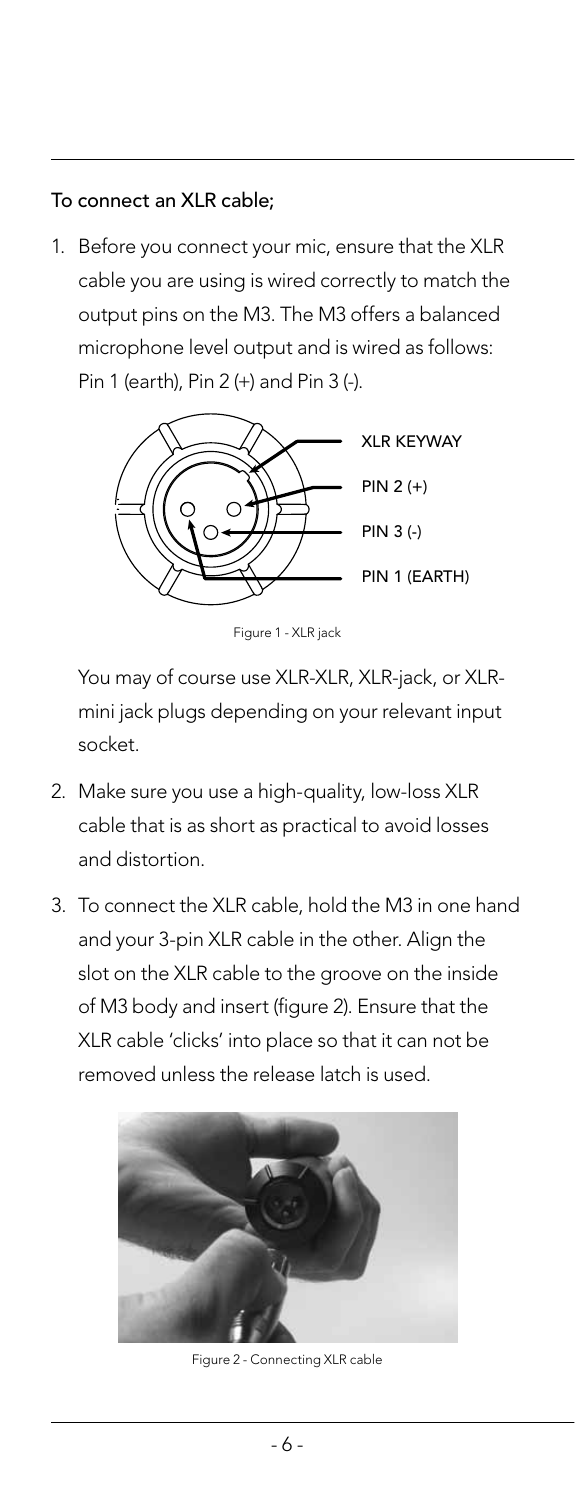### Battery power (9 volt)

If phantom power is not available on your equipment, you will need to use battery power. To use battery power, a 9 Volt (PP3) battery should be fitted into the cavity within the microphone body ensuring correct polarity  $(+ to + and - to -).$ 

We recommend that you use a high quality alkaline battery. Tests have shown a life expectancy for a high quality alkaline battery used in the M3 to be in excess of 300 hours. This is roughly the equivalent of 6 hours usage per week for a year.

### To fit the battery:

1. Unscrew the lower section of the body to reveal the battery cavity (figure 3).



Figure 3 - Unscrewing M3 body

- 2. Flip open the battery clip so that it doesn't interfere with loading the battery.
- 3. Insert the battery into the cavity, inserting the non -terminal side first. Take note of the plus and minus symbol on the floor of the battery cavity to ensure the battery is positioned the correct way (figure 4).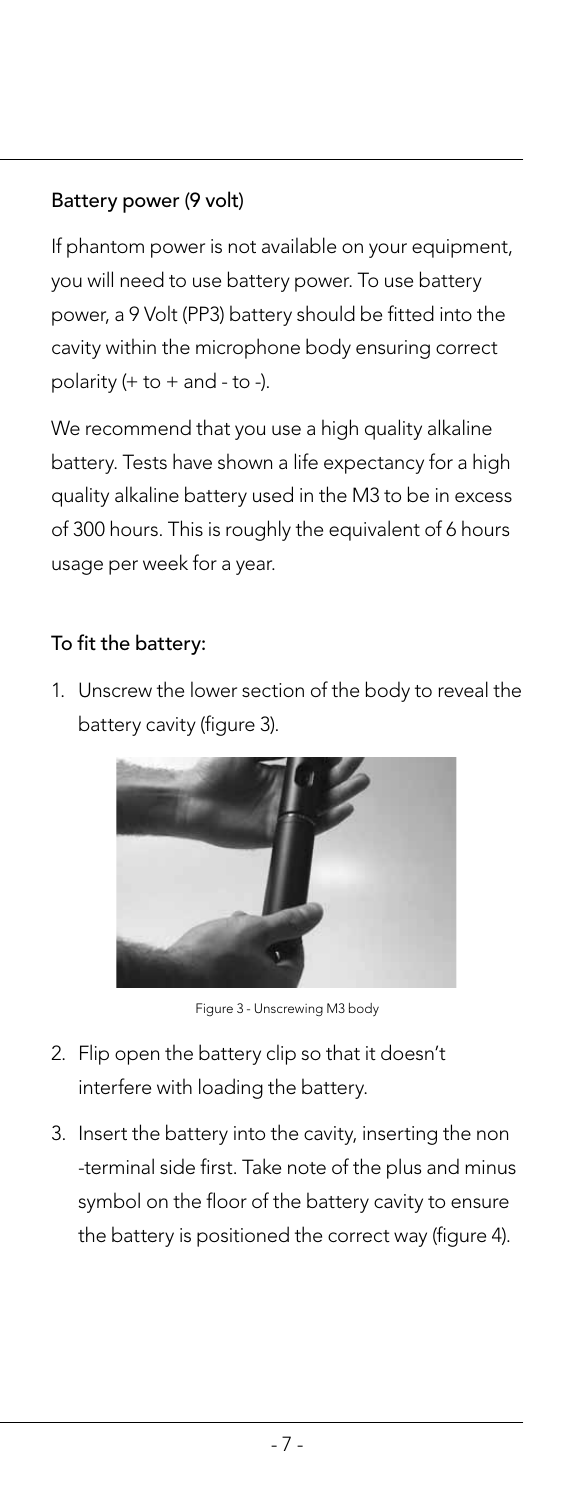

Figure 4 - Inserting the battery

- 4. Push the battery into place so that it is parallel with the top of the cavity. Secure the battery in place by flipping the battery clip over so that it sits on the battery.
- 5. Reassemble the body, screwing lower section firmly together with the upper section.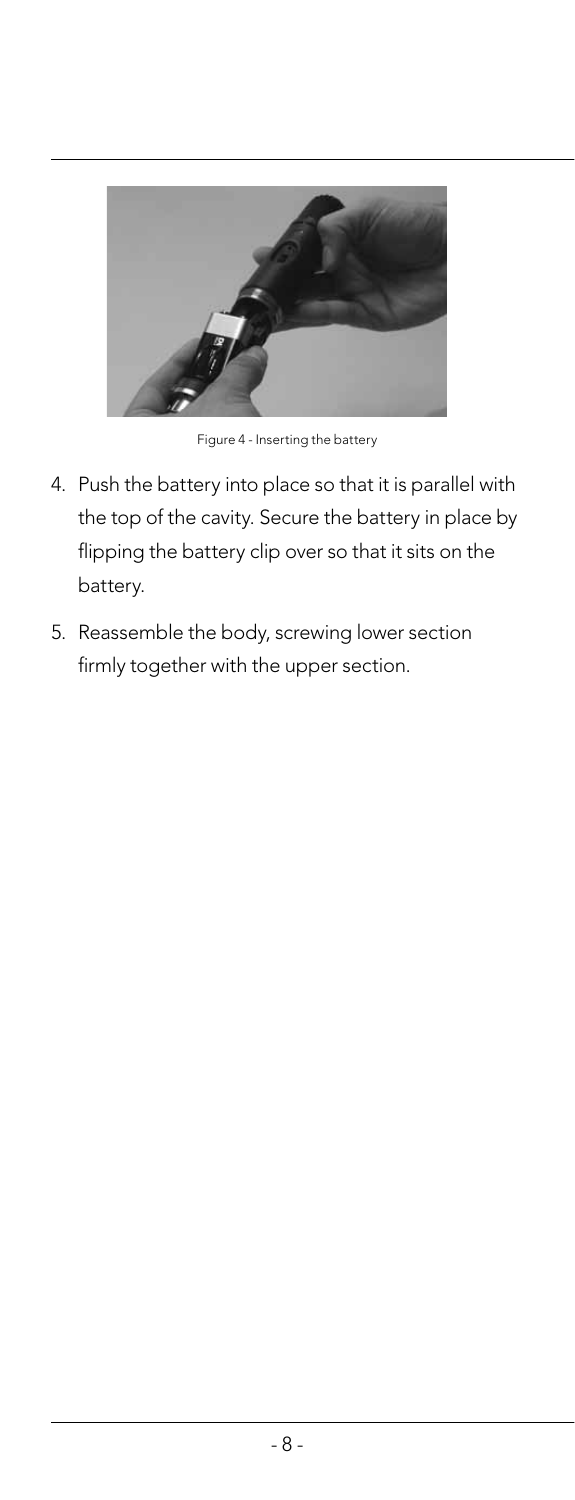# Operating the M3

The M3 may be connected to a mixer (recording or live), and battery power will only be required if the mixer does not have an in-built phantom P48 or P24 supply. Connection may also be made direct to a portable DAT or other tape machine enabling field/ location operation using the 9V battery supply.

The M3 microphone has both a PAD switch and a Filter switch.

### On/Off Filter switch

The filter switch is a multifunctional three position switch. It will control main power (from battery), microphone mute and filter selection (figure 5). Take the time to learn what each position does so that you can get the best performance from your M3.



Figure 5 - L.E.D. and Filter Switch

The two-position variable High-Pass Filter enables you to step from a flat response to 80Hz cut.

Use the high pass filter when you wish to remove low frequency noise that is not part of your

intended sound source. Remember however the tonal characteristics will be affected by this, so it is important that you listen to the sound both with and without the HPF in circuit before deciding if it is appropriate for the source.

### L.E.D light indicator

The M3 has a handy power indicator light to help notify you when the battery is running low.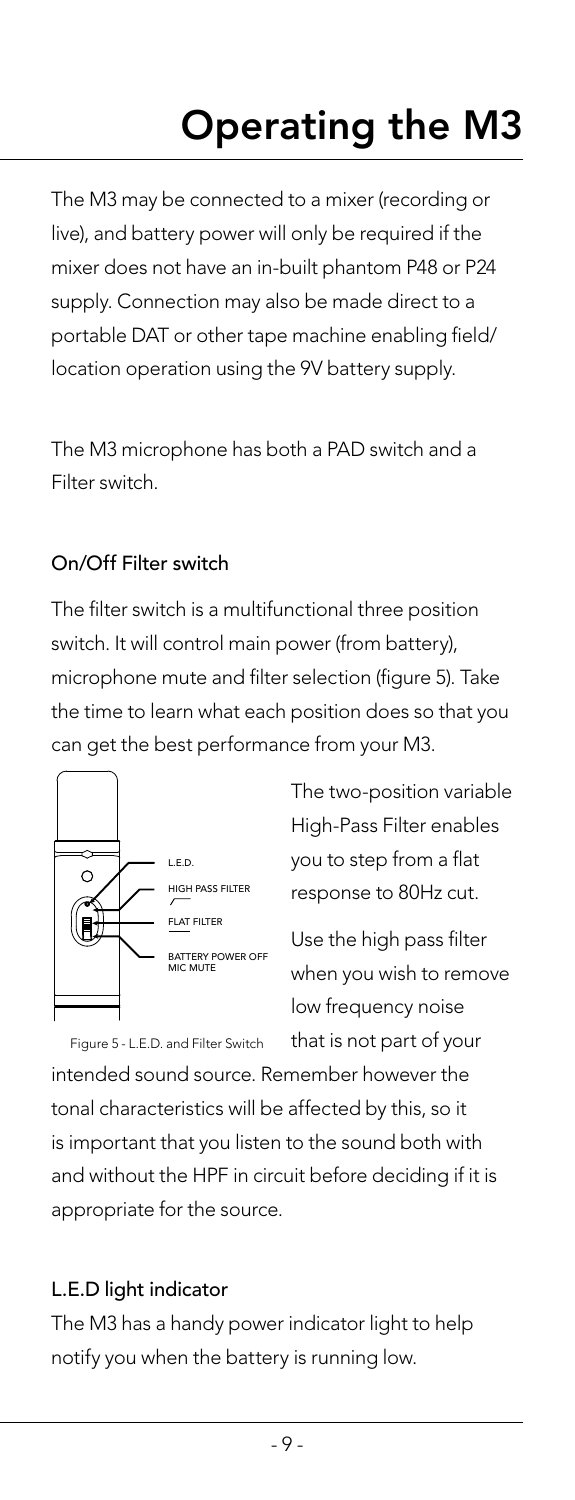L.E.D. SINGLE FLASH – When the L.E.D. flashes (illuminates for around one second), the battery power is 'good'. This indicates that the microphone has just been powered.

L.E.D. STAYS ON – When the L.E.D. light illuminates continuously the battery power is getting low. Please replace the battery as soon as possible, as the microphone's sensitivity is greatly compromised when operated with a low battery.

Note: When using M3 on battery power, it is a good idea to keep the microphone in the off position when not in use. This will save battery power and increase the battery life. We recommend that during long periods of non-use the battery should be removed, as it may leak and potentially damage the microphone.

### PAD switch

The PAD setting provides a -10 or -20 dB reduction in sensitivity and is commonly referred to as attenuation.

To access the PAD switch unscrew the lower section of the body to reveal the switch (figure 6)



Figure 6 - PAD switch

A small screwdriver or pen can be used to alter the switch positions as required.

A choice between 0dB, -10dB and -20dB settings can be selected (figure 7). We recommend you start with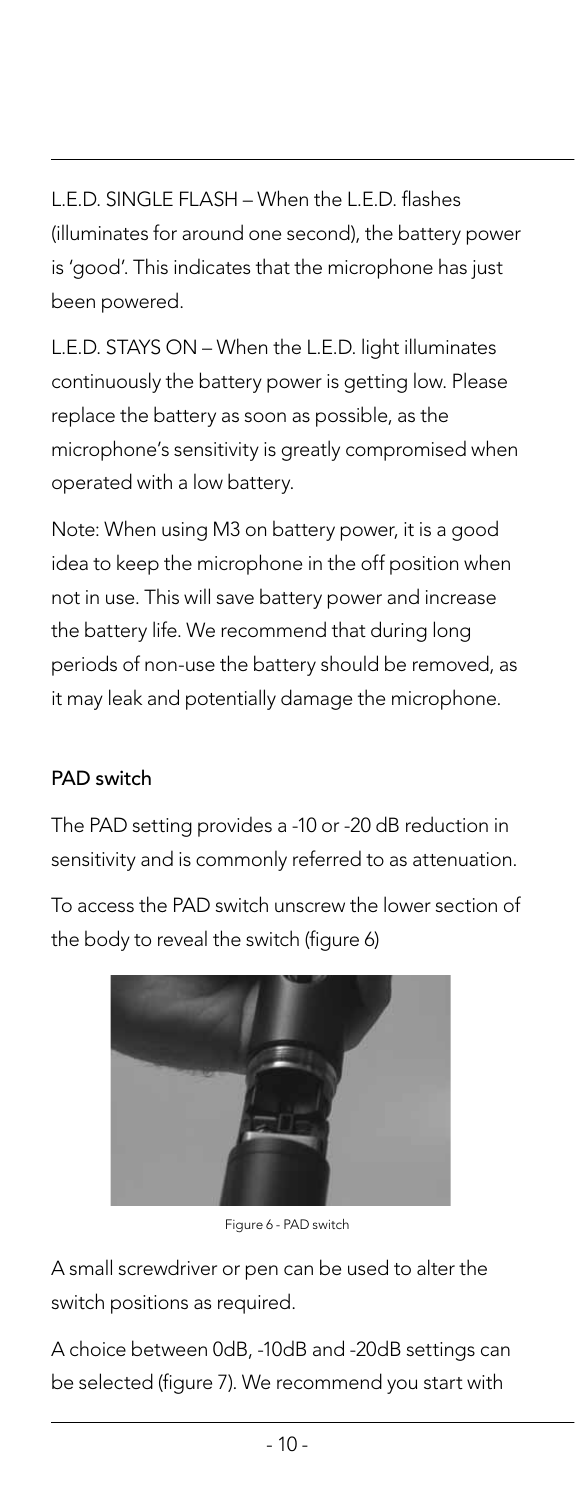0dB selected first and assess the sound quality before making further adjustments.



Figure 7 - PAD switch selection

The RØDE M3 has been designed with a special recessed slide switch that is placed inside the microphone to reduce the possibility of unauthorised or mistaken activation.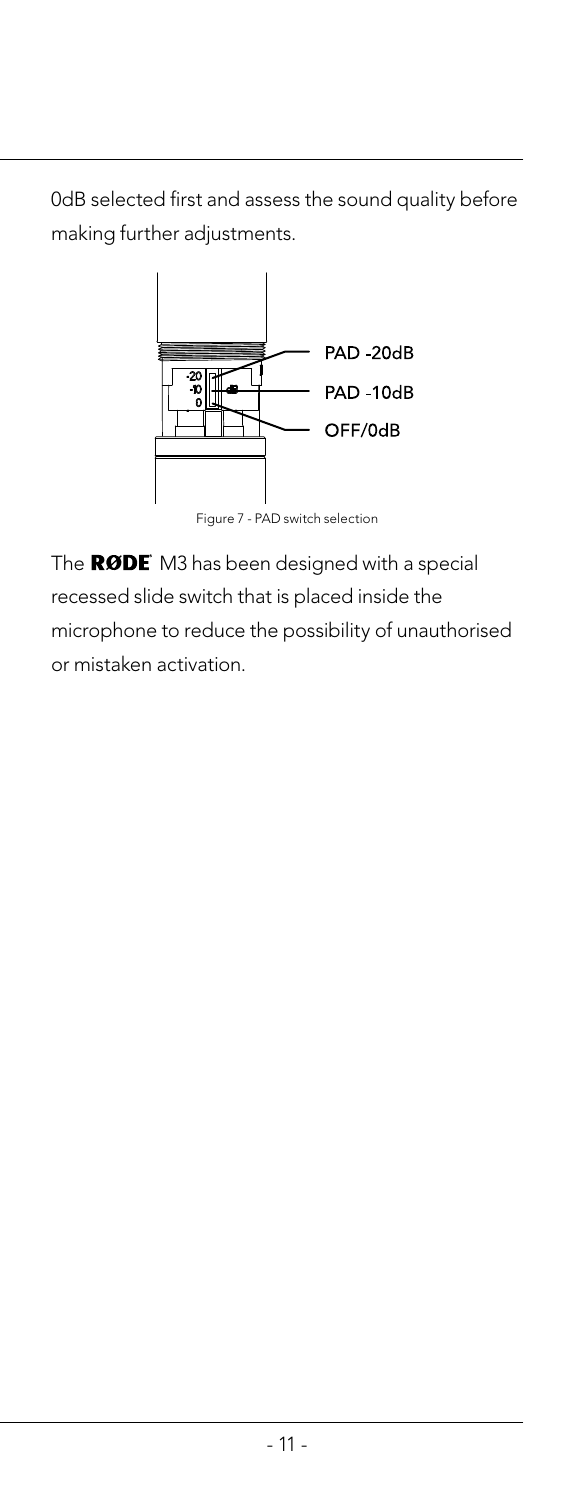# Mounting the M3

A stand mount clip (RM3) is included with your M3 and should be used to connect the M3 firmly and safely to a stable microphone stand.

### How to attach the stand mount

- 1. Before placing the M3 into the RM3 stand mount, remove all cables and connectors to eliminate the possibility of damaging the connectors.
- 2. Place the M3 into the RM3 by inserting the mic on an angle (figures 8 & 9).



Figure 8 - Microphone mounting



Figure 9 - Microphone mounting

You will notice the holder is quite firm. This is intended to stop the mic from coming loose. Ensure you leave the On/Off Filter switch facing upwards to enable better access while in its mount.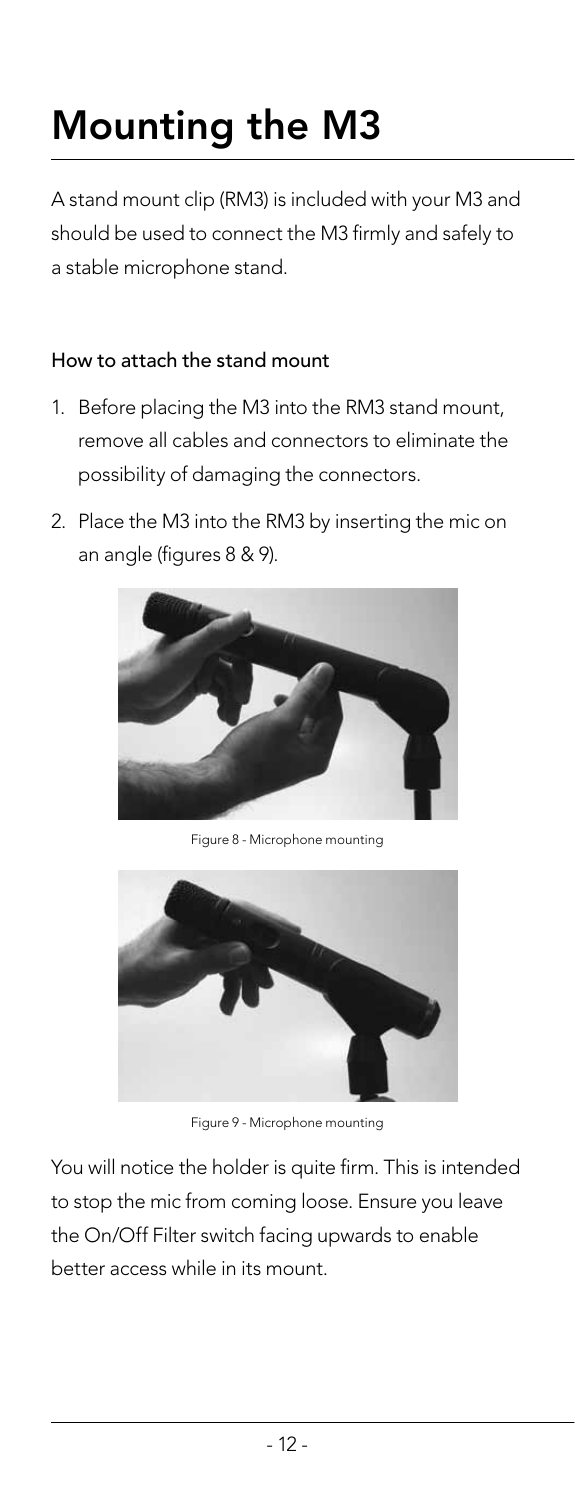### Recommended Initial Setup

Now that you have the M3 securely fastened to a mic stand or tripod, and the audio output XLR connected, you are ready to fine tune your setup.

1. When first switching the mixer on and phantom power is applied to the M3, or when the microphone battery power is switched ON, several seconds should be allowed for the microphone to stabilize.

We recommend that all connections made to the mixer or recorder are made with the attenuation (gain) set to OFF (0db).

- 2. To ensure the lowest noise/distortion, your mixer input gain control should be set so that the Peak Program Indicator (P.P.I.) L.E.D. flashes ON during peaks (high levels) of the program source (Voice/ Instrument). If there is no P.P.I., adjust the input gain while listening for distortion of the sound. As distortion is heard, reduce the gain gradually until the sound is undistorted (clean).
- 3. Sound quality is of course subjective and 'your sound' will be achieved with experimentation. We suggest that you begin with EQ set FLAT/OFF (no boost or cut). Remember the EQ cannot change the acoustic properties of a room. In a recording situation, you should try placing absorbent or reflective panels/material in various positions within the vicinity of the sound source and microphone. The positioning of the microphone can also have a dramatic effect on the sound quality.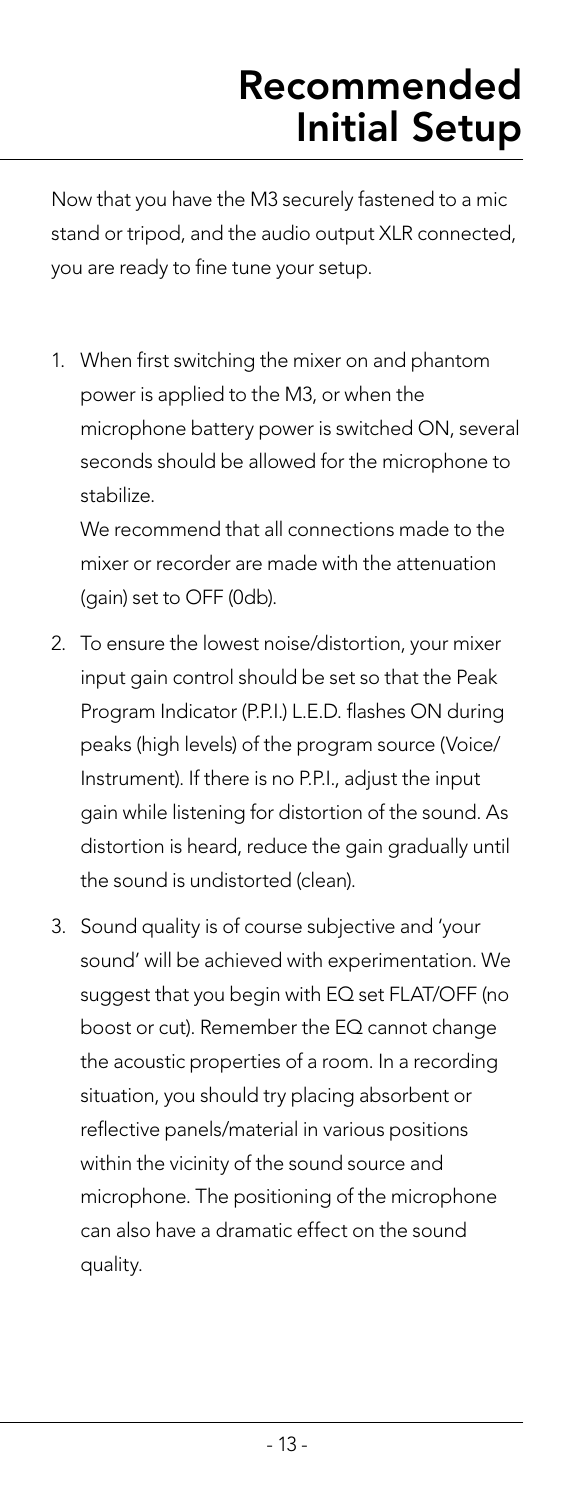The best way to assess your recording environment is to listen to the sound you wish to record acoustically first. Remember that no amount of EQ can correct a 'bad' recording environment. Any further desired modification of sound can then be undertaken with the EQ and effects.

4. Live/Stage Use: As a live vocal mic, the M3 offers studio-quality sound on stage, which is not achievable with a dynamic microphone. A characteristic of most dynamic vocal microphones is that their 'full frequency response' is only evident when they are used very close to the sound source (within the proximity effect area). The low frequency of the M3 extends to below 20Hz which is an attractive quality for most recording situations.

For live performance however, you may wish to reduce these frequencies when using the M3 as a vocal microphone. If you have an external high pass filter/bass roll-off, switch it in.

Alternatively, try moving the microphone away from the sound source (out of the proximity effect) or adjust the on-mic filter switch.

This basic microphone control/technique should be practiced, to ensure that the best possible results are achieved.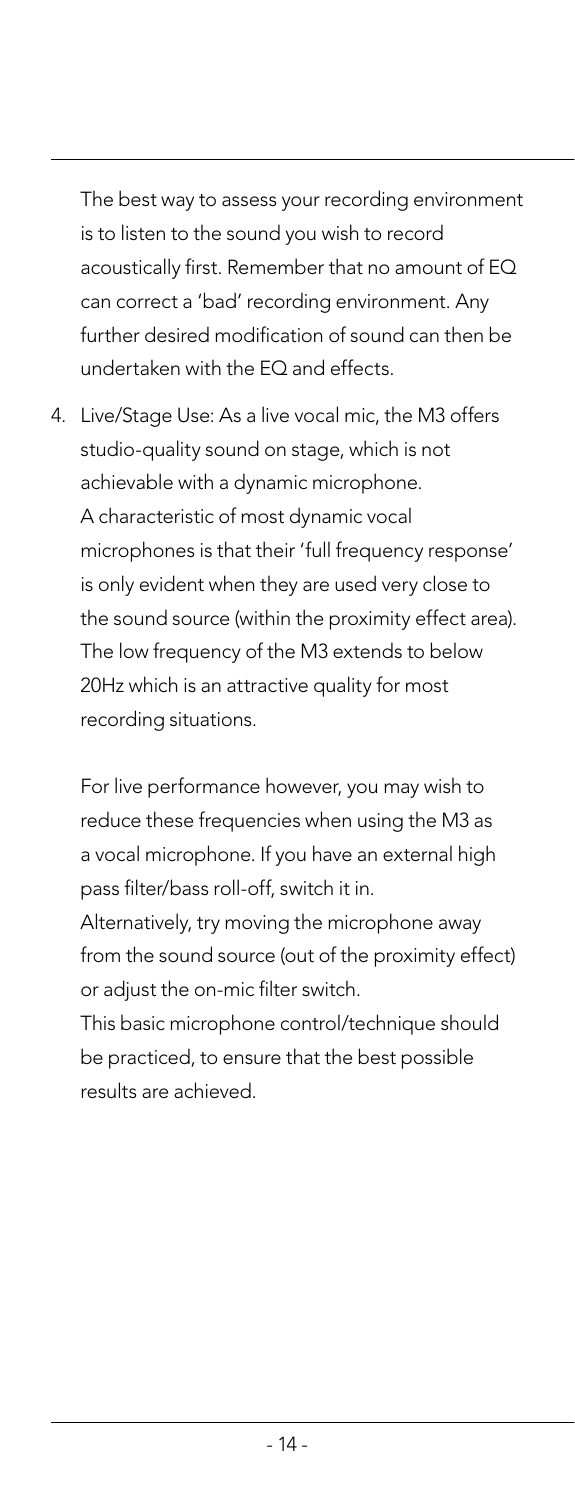## Care and Maintenance

- 1. Like all electret condenser microphones, the M3 should be kept dry at all times. The capsule will be potentially subject to moisture during vocal use, and we strongly recommend the use of the foam windscreen (supplied with your M3) during all vocal applications. This screen will also minimise plosives (the high sound pressure levels of pronounced B's and P's which can bottom-out the capsule).
- 2. Although the M3 is a well-built, durable microphone it is subject to damage. You should be careful not to drop or knock it as this could cause internal damage to the electrical components. After use, the M3 should be wiped clean with a soft cloth, and stored in its protective case together with its accessories.

A pack of moisture absorbent crystals (silica gel/ desiccant) is provided with your mic, and should be stored in the case with the mic. These crystals should be blue and if they have turned pink they are no longer active. To restore them, place the pack in an oven set between 100-150°C until they return to their original colour.

Note: There are no user serviceable parts inside this microphone so there will never be a reason for you to dismantle it (except to replace the battery). Any service which may require dismantling must be performed by an authorised  $\text{RODE}$  Service Agent.